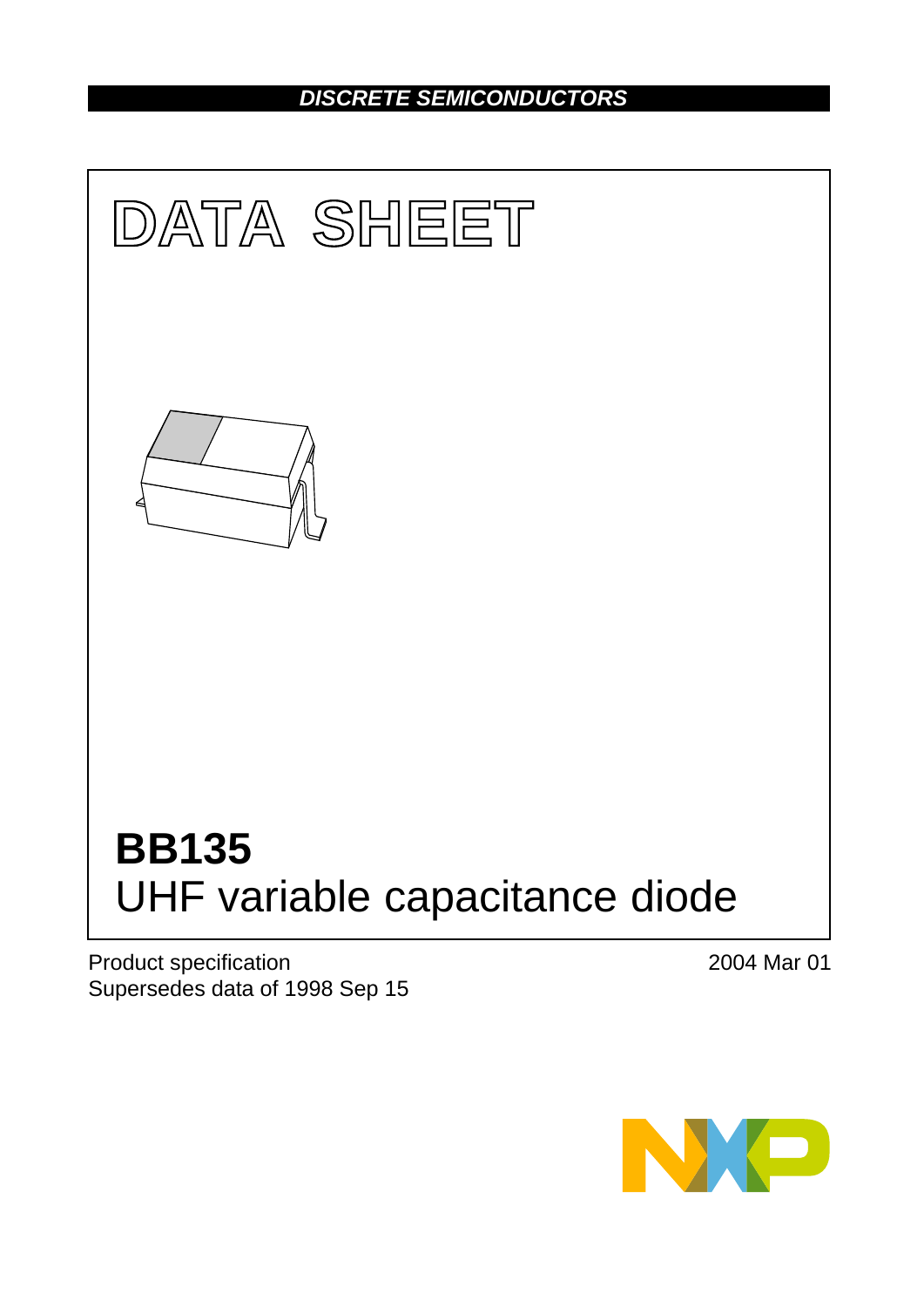*sym008*

## UHF variable capacitance diode **BB135**

### **FEATURES**

- Excellent linearity
- Very small plastic SMD package.
- C28: 1.9 pF; ratio: 10
- Low series resistance.

### **APPLICATIONS**

- Electronic tuning in UHF television tuners.
- Radio upconversion concepts
- VCO.

### **DESCRIPTION**

The BB135 is a variable capacitance diode, fabricated in planar technology, and encapsulated in the SOD323 very small plastic SMD package.

The matched type, BB134 has the same specification.

### **PINNING**

| <b>PIN</b> | <b>DESCRIPTION</b> |
|------------|--------------------|
|            | cathode            |
|            | anode              |

т



1 2

Fig.1 Simplified outline (SOD323; SC-76) and symbol.

### **ORDERING INFORMATION**

| <b>TYPE</b>   | <b>PACKAGE</b>           |                                          |                |
|---------------|--------------------------|------------------------------------------|----------------|
| <b>NUMBER</b> | <b>NAME</b>              | <b>DESCRIPTION</b>                       | <b>VERSION</b> |
| <b>BB135</b>  | $\overline{\phantom{m}}$ | plastic surface mounted package; 2 leads | SOD323         |

### **LIMITING VALUES**

In accordance with the Absolute Maximum Rating System (IEC 60134).

| <b>SYMBOL</b> | <b>PARAMETER</b>               | <b>MIN</b> | MAX.   | <b>UNIT</b> |  |
|---------------|--------------------------------|------------|--------|-------------|--|
| $V_R$         | continuous reverse voltage     |            | 30     |             |  |
| -le           | I continuous forward current   |            | 20     | mA          |  |
| stg           | storage temperature            | $-55$      | $+150$ | °C          |  |
|               | operating junction temperature | $-55$      | $+125$ | °C          |  |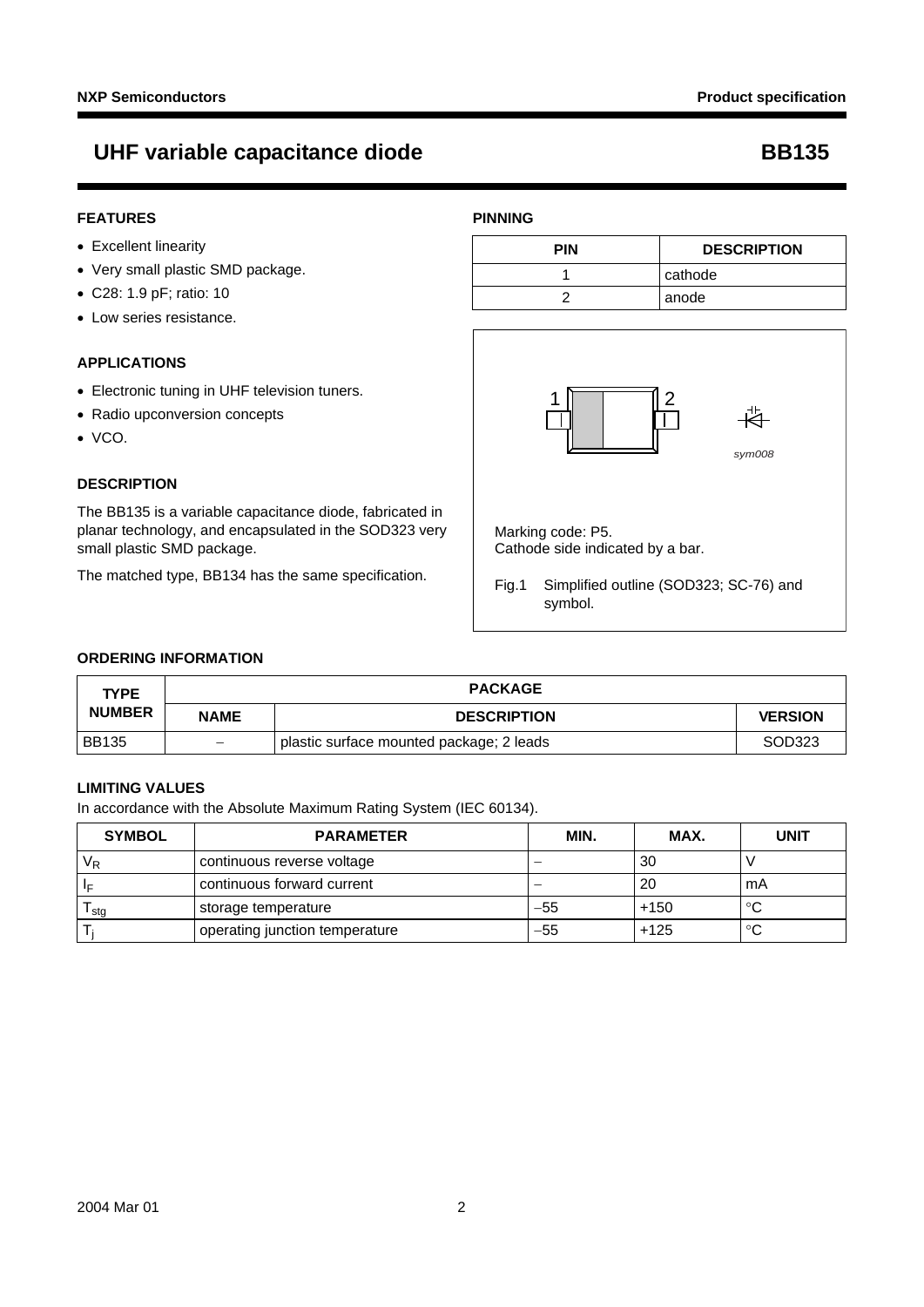## **ELECTRICAL CHARACTERISTICS**

 $T_j = 25$  °C unless otherwise specified.

| <b>SYMBOL</b>                    | <b>PARAMETER</b>        | <b>CONDITIONS</b>                               | MIN. | MAX. | <b>UNIT</b> |
|----------------------------------|-------------------------|-------------------------------------------------|------|------|-------------|
| $I_R$                            | reverse current         | $V_R$ = 30 V; see Fig.3                         |      | 10   | nA          |
|                                  |                         | $V_R$ = 30 V; T <sub>i</sub> = 85 °C; see Fig.3 |      | 200  | nA          |
| $r_{\rm s}$                      | diode series resistance | $f = 470$ MHz; note 1                           |      | 0.75 | Ω           |
| $C_d$                            | diode capacitance       | $V_R$ = 0.5 V; f = 1 MHz; see Figs 2 and 4      | 17.5 | -21  | рF          |
|                                  |                         | $V_R$ = 28 V; f = 1 MHz; see Figs 2 and 4       | 1.7  | 2.1  | рF          |
| $\frac{C_{d(0.5V)}}{C_{d(28V)}}$ | capacitance ratio       | $f = 1$ MHz                                     | 8.9  | 12   |             |

### **Note**

<span id="page-2-0"></span>1.  $V_R$  is the value at which  $C_d = 9$  pF.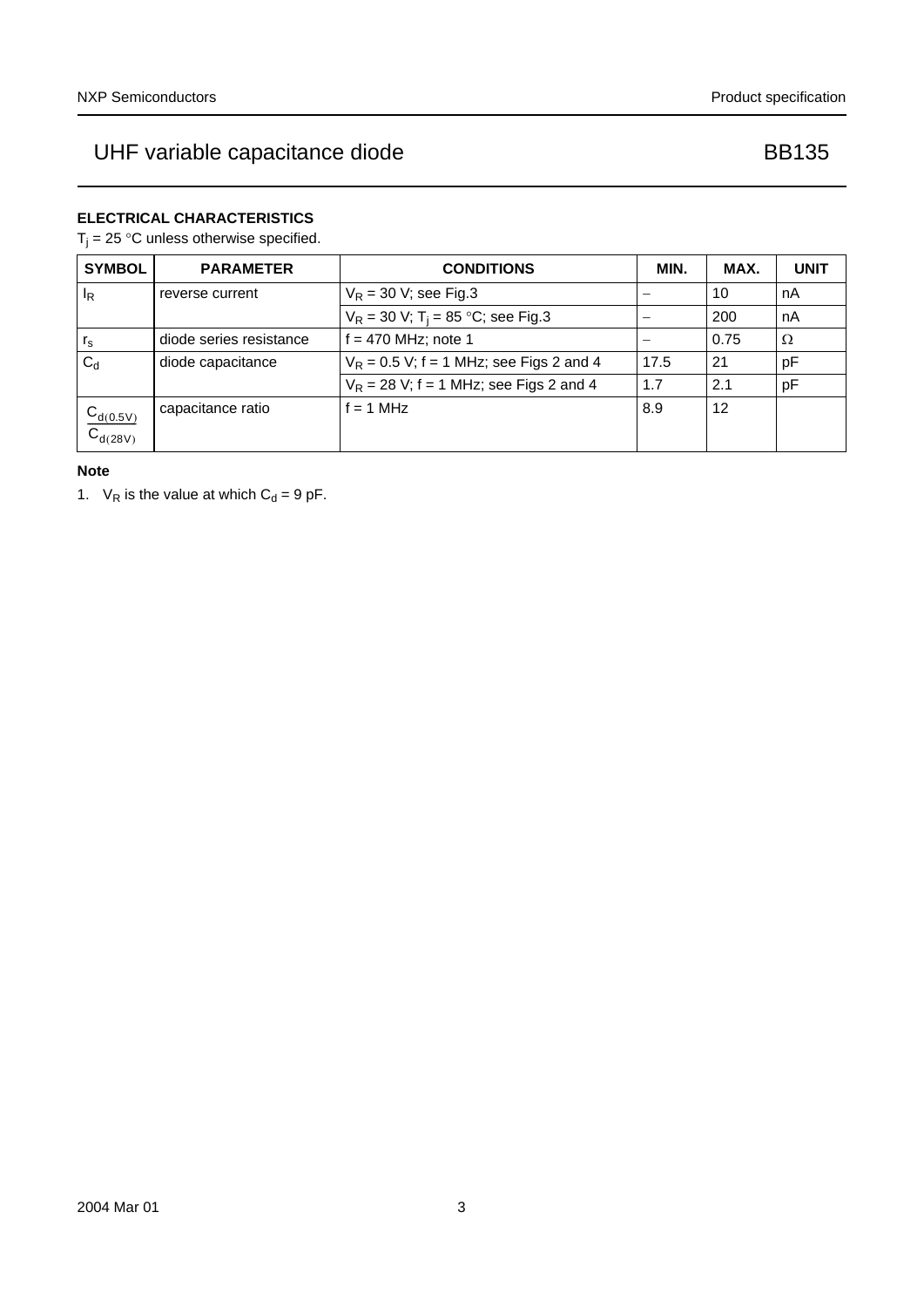### **GRAPHICAL DATA**



<span id="page-3-1"></span><span id="page-3-0"></span>

<span id="page-3-2"></span>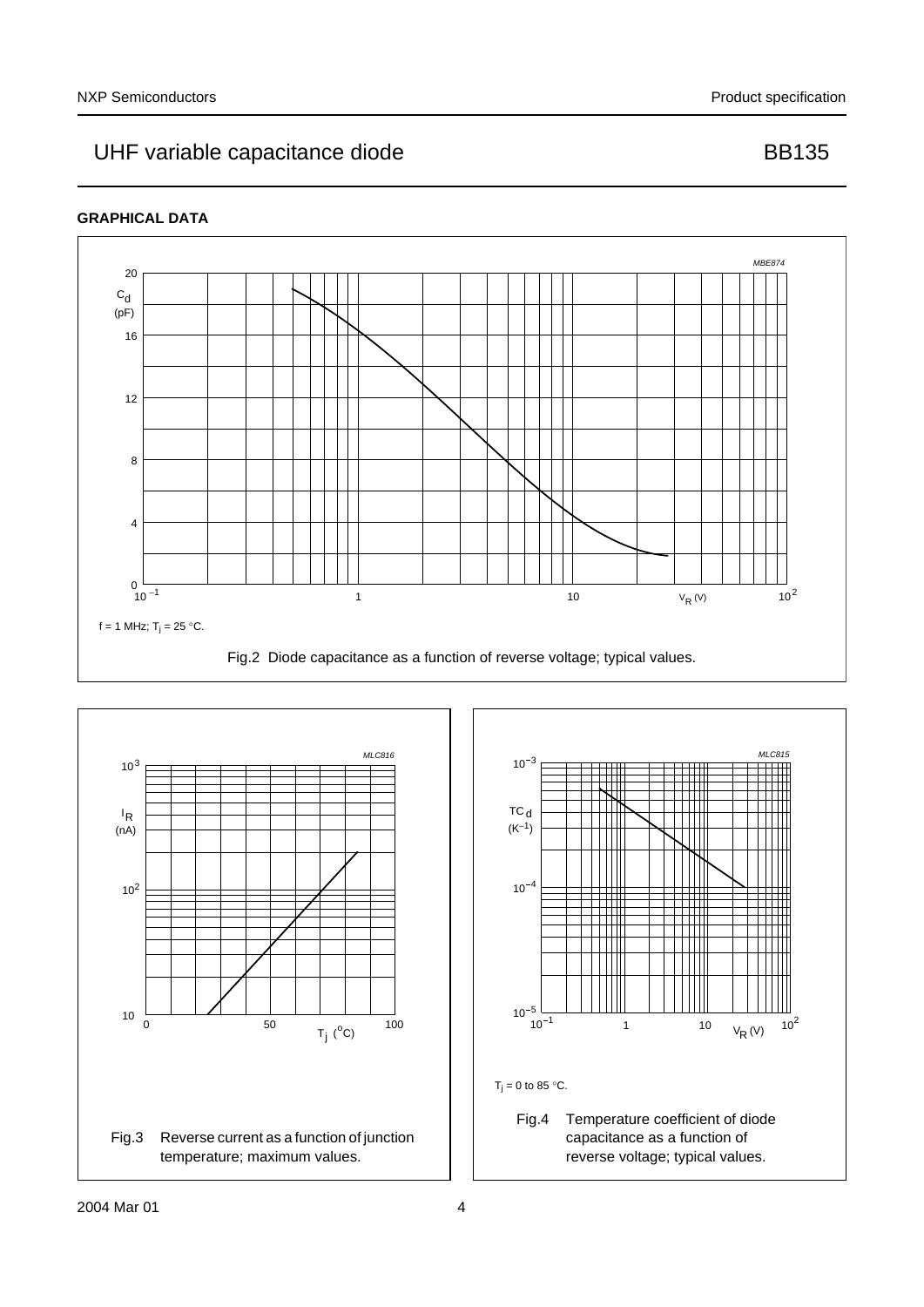# UHF variable capacitance diode and a set of the BB135

### **PACKAGE OUTLINE**

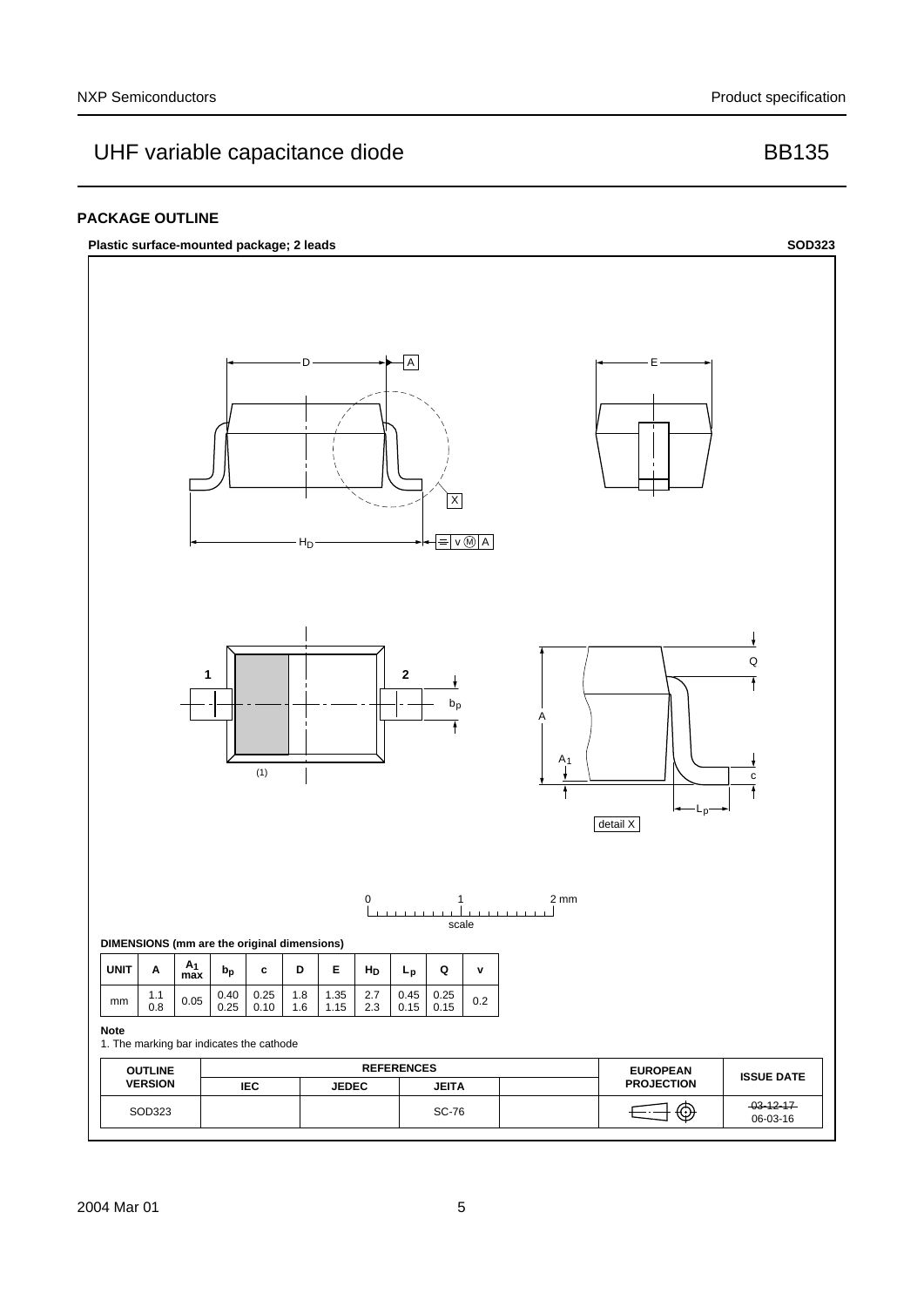### **DATA SHEET STATUS**

| <b>DOCUMENT</b><br><b>STATUS(1)</b> | <b>PRODUCT</b><br><b>STATUS(2)</b> | <b>DEFINITION</b>                                                                        |
|-------------------------------------|------------------------------------|------------------------------------------------------------------------------------------|
| Objective data sheet                | Development                        | This document contains data from the objective specification for product<br>development. |
| Preliminary data sheet              | Qualification                      | This document contains data from the preliminary specification.                          |
| Product data sheet                  | Production                         | This document contains the product specification.                                        |

### **Notes**

- <span id="page-5-0"></span>1. Please consult the most recently issued document before initiating or completing a design.
- <span id="page-5-1"></span>2. The product status of device(s) described in this document may have changed since this document was published and may differ in case of multiple devices. The latest product status information is available on the Internet at URL http://www.nxp.com.

### **DEFINITIONS**

**Product specification** — The information and data provided in a Product data sheet shall define the specification of the product as agreed between NXP Semiconductors and its customer, unless NXP Semiconductors and customer have explicitly agreed otherwise in writing. In no event however, shall an agreement be valid in which the NXP Semiconductors product is deemed to offer functions and qualities beyond those described in the Product data sheet.

### **DISCLAIMERS**

Limited warranty and liability - Information in this document is believed to be accurate and reliable. However, NXP Semiconductors does not give any representations or warranties, expressed or implied, as to the accuracy or completeness of such information and shall have no liability for the consequences of use of such information.

In no event shall NXP Semiconductors be liable for any indirect, incidental, punitive, special or consequential damages (including - without limitation - lost profits, lost savings, business interruption, costs related to the removal or replacement of any products or rework charges) whether or not such damages are based on tort (including negligence), warranty, breach of contract or any other legal theory.

Notwithstanding any damages that customer might incur for any reason whatsoever, NXP Semiconductors' aggregate and cumulative liability towards customer for the products described herein shall be limited in accordance with the *Terms and conditions of commercial sale* of NXP Semiconductors.

**Right to make changes** - NXP Semiconductors reserves the right to make changes to information published in this document, including without limitation specifications and product descriptions, at any time and without notice. This document supersedes and replaces all information supplied prior to the publication hereof.

**Suitability for use** - NXP Semiconductors products are not designed, authorized or warranted to be suitable for use in life support, life-critical or safety-critical systems or equipment, nor in applications where failure or malfunction of an NXP Semiconductors product can reasonably be expected to result in personal injury, death or severe property or environmental damage. NXP Semiconductors accepts no liability for inclusion and/or use of NXP Semiconductors products in such equipment or applications and therefore such inclusion and/or use is at the customer's own risk.

**Applications** — Applications that are described herein for any of these products are for illustrative purposes only. NXP Semiconductors makes no representation or warranty that such applications will be suitable for the specified use without further testing or modification.

Customers are responsible for the design and operation of their applications and products using NXP Semiconductors products, and NXP Semiconductors accepts no liability for any assistance with applications or customer product design. It is customer's sole responsibility to determine whether the NXP Semiconductors product is suitable and fit for the customer's applications and products planned, as well as for the planned application and use of customer's third party customer(s). Customers should provide appropriate design and operating safeguards to minimize the risks associated with their applications and products.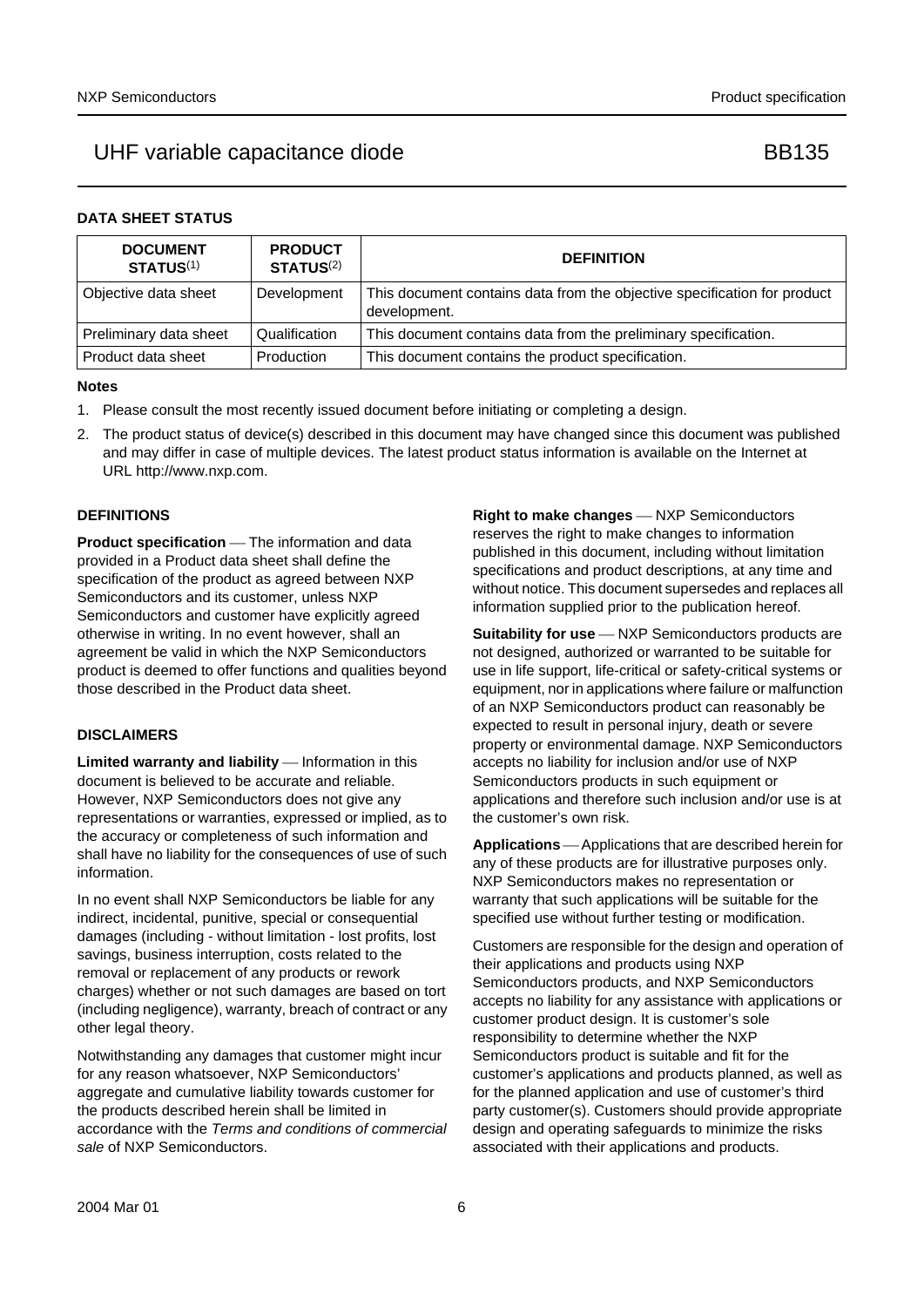NXP Semiconductors does not accept any liability related to any default, damage, costs or problem which is based on any weakness or default in the customer's applications or products, or the application or use by customer's third party customer(s). Customer is responsible for doing all necessary testing for the customer's applications and products using NXP Semiconductors products in order to avoid a default of the applications and the products or of the application or use by customer's third party customer(s). NXP does not accept any liability in this respect.

Limiting values Stress above one or more limiting values (as defined in the Absolute Maximum Ratings System of IEC 60134) will cause permanent damage to the device. Limiting values are stress ratings only and (proper) operation of the device at these or any other conditions above those given in the Recommended operating conditions section (if present) or the Characteristics sections of this document is not warranted. Constant or repeated exposure to limiting values will permanently and irreversibly affect the quality and reliability of the device.

**Terms and conditions of commercial sale – NXP** Semiconductors products are sold subject to the general terms and conditions of commercial sale, as published at http://www.nxp.com/profile/terms, unless otherwise agreed in a valid written individual agreement. In case an individual agreement is concluded only the terms and conditions of the respective agreement shall apply. NXP Semiconductors hereby expressly objects to applying the customer's general terms and conditions with regard to the purchase of NXP Semiconductors products by customer.

**No offer to sell or license** — Nothing in this document may be interpreted or construed as an offer to sell products that is open for acceptance or the grant, conveyance or implication of any license under any copyrights, patents or other industrial or intellectual property rights.

**Export control** — This document as well as the item(s) described herein may be subject to export control regulations. Export might require a prior authorization from national authorities.

**Quick reference data** — The Quick reference data is an extract of the product data given in the Limiting values and Characteristics sections of this document, and as such is not complete, exhaustive or legally binding.

**Non-automotive qualified products** - Unless this data sheet expressly states that this specific NXP Semiconductors product is automotive qualified, the product is not suitable for automotive use. It is neither qualified nor tested in accordance with automotive testing or application requirements. NXP Semiconductors accepts no liability for inclusion and/or use of non-automotive qualified products in automotive equipment or applications.

In the event that customer uses the product for design-in and use in automotive applications to automotive specifications and standards, customer (a) shall use the product without NXP Semiconductors' warranty of the product for such automotive applications, use and specifications, and (b) whenever customer uses the product for automotive applications beyond NXP Semiconductors' specifications such use shall be solely at customer's own risk, and (c) customer fully indemnifies NXP Semiconductors for any liability, damages or failed product claims resulting from customer design and use of the product for automotive applications beyond NXP Semiconductors' standard warranty and NXP Semiconductors' product specifications.